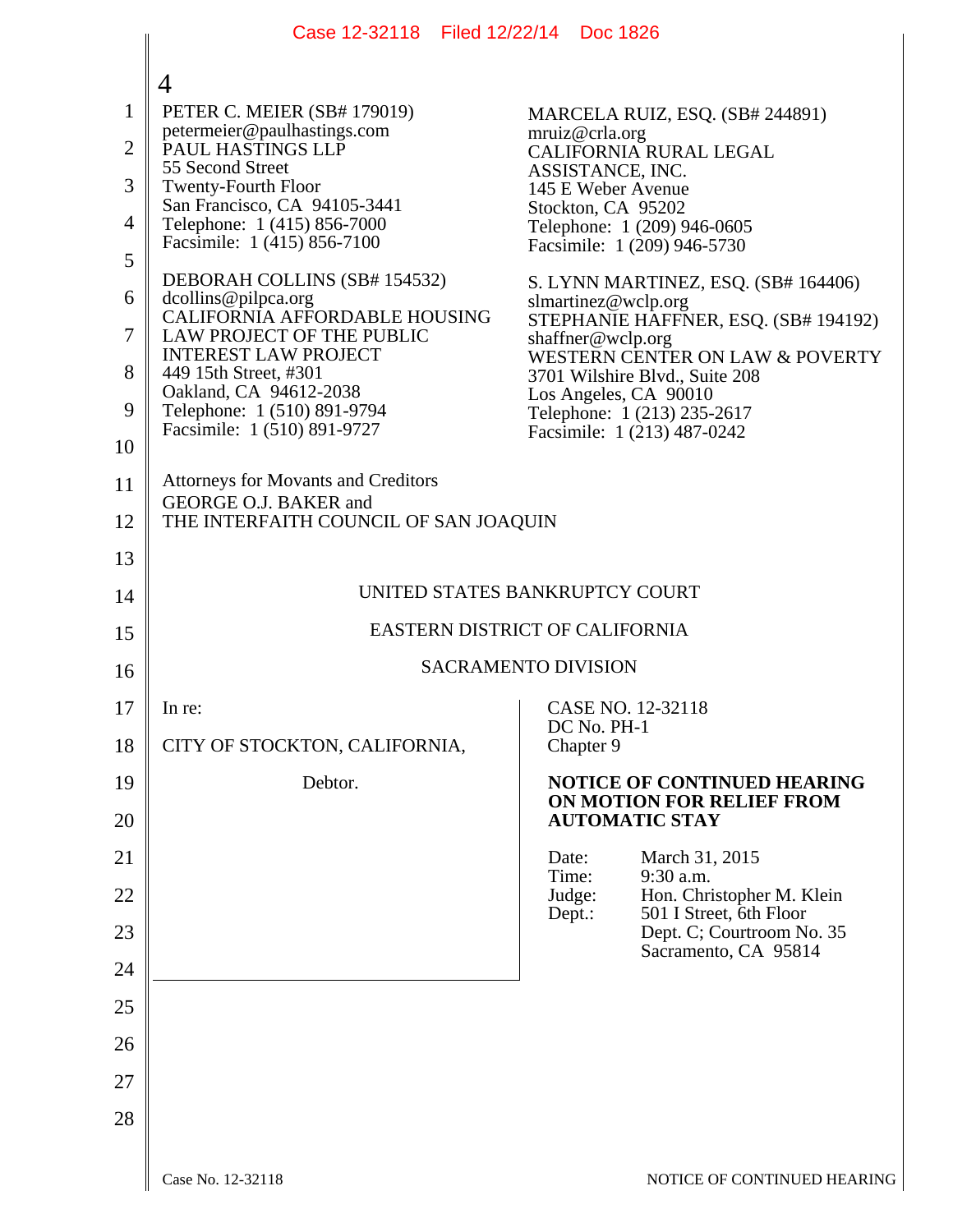## 2

3

4

1

## **NOTICE OF CONTINUED HEARING ON MOTION FOR RELIEF FROM AUTOMATIC STAY**

## **TO THE UNITED STATES TRUSTEE, ALL PARTIES AND THEIR COUNSEL OF RECORD:**

5 6 7 8 9 10 11 12 13 14 15 16 17 18 19 On November 29, 2012, George O.J. Baker and the Interfaith Council of San Joaquin filed their Notice of Motion, Motion, Memorandum of Points and Authorities, and supporting papers on behalf of the Price Judgment Creditors seeking an order granting relief from the automatic stay imposed by these bankruptcy proceedings to allow Movants to seek enforcement of a stipulated judgment entered by the United States District Court for the Eastern District of California in the case of *Price, et al. v. City of Stockton, California, et al.*, Case No. CV S-02-0065 LKK KJM ("*Price* Judgment"). The hearing on the Motion was scheduled to take place January 8, 2013, at 9:30 a.m., before the Honorable Christopher M. Klein at the courthouse identified in the caption above. By agreement, the hearing was continued to April 9, 2013, then to May 21, 2013, and after that to July 16, 2013, again to September 10, 2013, once more to October 22, 2013, again to November 18, 2013, then to January 14, 2014, again to February 25, 2014, then to April 15, 2014, once more to May 27, 2014, to July 22, 2014 and then to September 30, 2014, to accommodate the parties' mediation efforts. On September 3, 2014, the Court gave notice that it had continued the hearing to October 2, 2014, at 9:30 a.m. By agreement, the hearing was continued to January 13, 2015.

20 21 22 23 24 25 26 27 **PLEASE TAKE NOTICE** that George O.J. Baker and the Interfaith Council of San Joaquin, pursuant to their further agreement with the Debtor, City of Stockton, California, hereby continue the hearing on their Motion For Relief From Automatic Stay from January 13, 2015 to March 31, 2015 at 9:30 a.m., before the Honorable Christopher M. Klein at the courthouse identified in the caption above. In accordance with the parties' agreement, the continuance of the hearing on the Motion For Relief From Automatic Stay filed by George O.J. Baker and the Interfaith Council of San Joaquin on behalf of the Price Judgment Creditors is without prejudice of any kind whatsoever to any of Movants' rights in connection with their Motion.

28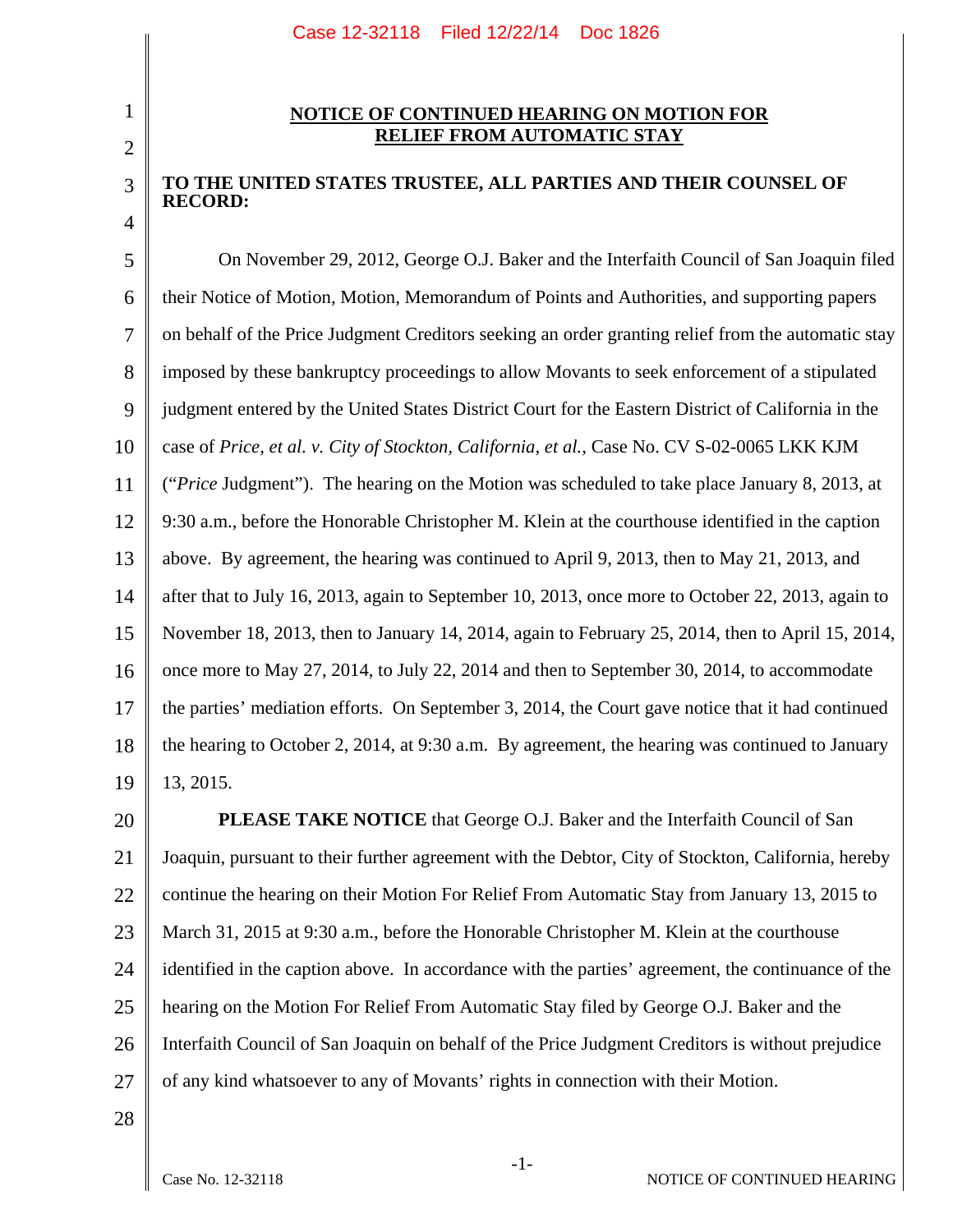1 2 3 4 5 6 7 8 **PLEASE TAKE FURTHER NOTICE** that any written opposition, objection, or response to the Motion should be filed with the Court pursuant to all applicable Federal Rules of Bankruptcy Procedure and Local Rules of Practice for the United States Bankruptcy Court for the Eastern District of California, and served upon all appropriate parties including, but not limited to, counsel for the parties, counsel for the Price Judgment Creditors (via ECF or at the address stated in the above caption), and Trustee's counsel. The timeframes for the filing of any such written opposition, objection, or response to the Motion shall be calculated in accordance with the continued hearing date of March 31, 2015.

9 10 11 12 13 14 15 16 17 18 19 20 21 22 23 24 25 26 27 28 As demonstrated in Movants' previously-filed Memorandum Of Points And Authorities, and as summarized below, cause exists to order relief from the automatic bankruptcy stay to enforce the *Price* Judgment before Judge Karlton in the United States District Court for the Eastern District of California for at least three reasons. First, the *Price* Judgment requires the construction of 340 lower income housing units to replace residences demolished as a result of redevelopment. Only 161 of the replacement units have in fact been completed to date and, under federal law, these are outstanding equitable obligations – not monetary debts – and are accordingly not dischargeable in a bankruptcy proceeding. Second, the *Price* Judgment required the creation of a \$1.45 million fund to be paid to eligible claimants for relocation assistance. After five years, and well prior to the City's bankruptcy filing, the remaining balance (which is over \$1 million) was required to be set aside in a restricted fund of the Stockton Redevelopment Agency, to be used only for construction of extremely low income housing. When California's redevelopment agencies were dissolved, the City of Stockton as "successor agency" – a legal entity separate from the City itself – elected to assume the former relocation agency's obligations. The obligations in the *Price* Judgment regarding the relocation assistance fund are thus not obligations of the City at all but, rather, of the City in its capacity as the "successor agency" and are accordingly not properly included within this bankruptcy estate. Finally, any analysis of the various factors that Courts consider in evaluating whether to grant relief from stay favors the Price Judgment Creditors and their efforts to enforce the long-overdue obligations in the *Price* Judgment.

-2-